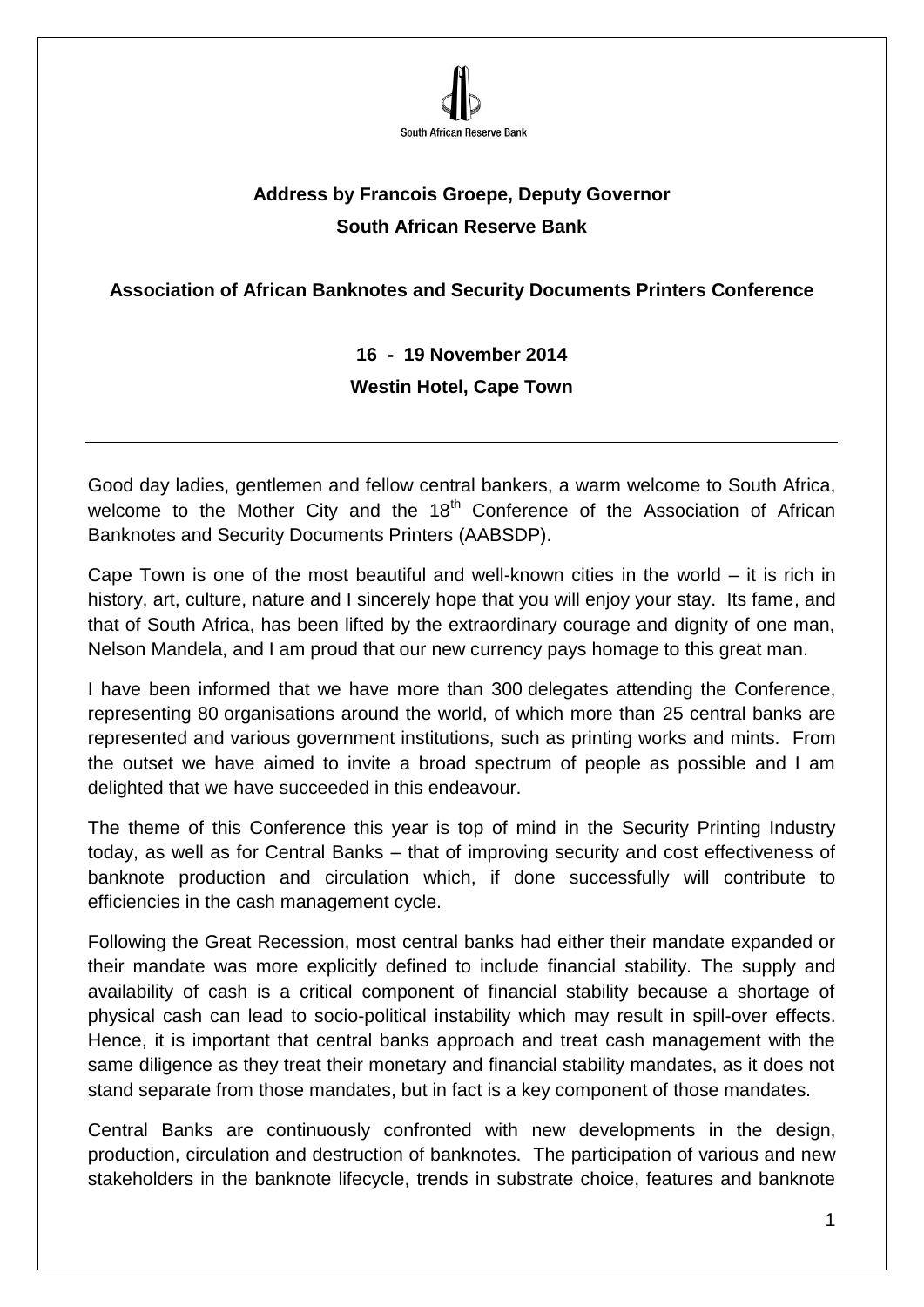life expectancy, heightened demands for improved productivity and efficiency and emerging threats from counterfeiters all add to this challenge.

Banknotes remain the most important contact point for Central Banks with the public and therefore they play a key role in the reputation and public perception of the central bank. The quality of banknotes in circulation also poses a reputational risk for the central bank and in fact for the country. Poor quality banknotes cannot be used by the people to pay for example their parking tickets where the pay-station will not accept poor quality banknotes. Furthermore, poor quality banknotes, would lead to jamming of automatic teller machines but also increases the risk of counterfeiting. These are but three examples of why it is important that the quality of banknotes in circulation should be efficiently and effectively monitored and controlled by the central bank, irrespective of the degree to which offsorting may have been privatised within a particular country.

The type of substrate to be used remains a very topical subject within the industry. Central banks from both large and small economies have challenged the long accepted wisdom over security and the longevity of banknotes. The longer a banknote lasts, the more value the central bank will obtain from that particular note order. Given the size of orders, even a small improvement in percentage terms can mean a substantial improvement in profitability. During the Conference we will be debating this at length. Among our speakers, we have the Bank of Canada, they recently changed their notes from paper to polymer and will share their experiences with us.

The demand for cash is increasing and so is the cost of transporting and processing the cash. Central banks increasingly recognise the need to revisit nationwide arrangements for distribution and consider the role of the private sector; however, outsourcing brings with it its own risks.

Whether sorting is carried out in-house or outsourced, central banks are under increasing pressure to improve efficiency. During the course of the Conference some of the presenters will focus on the different cash management systems employed by central banks.

Another challenge, facing the industry, is the forecasting of the demand banknotes. It seems that there is no simple method to do this calculation. In South Africa, as in many other countries, the demand for currency is showing an increasing trend. In 2012, the demand for currency increased by 11 per cent with approximately R110 billion (US\$ 10.6 billion) worth of notes in circulation as at the end of the year. Central banks, therefore, are faced with challenges to either reduce the volume of cash produced; or reduce the cost of producing the cash, while at the same time enhancing the security and durability of the currency.

A new challenge for central banks is the requirement that all key business areas should be included in effective contingency plans. High profile incidents around the world have highlighted the importance of central banks having in place, considered and tested plans, to deal with outages due to everything from supplier problems to natural disasters.

Generally, central banks source their banknotes from one, or a small number of international companies. Currency managers need to weigh-up the importance of price